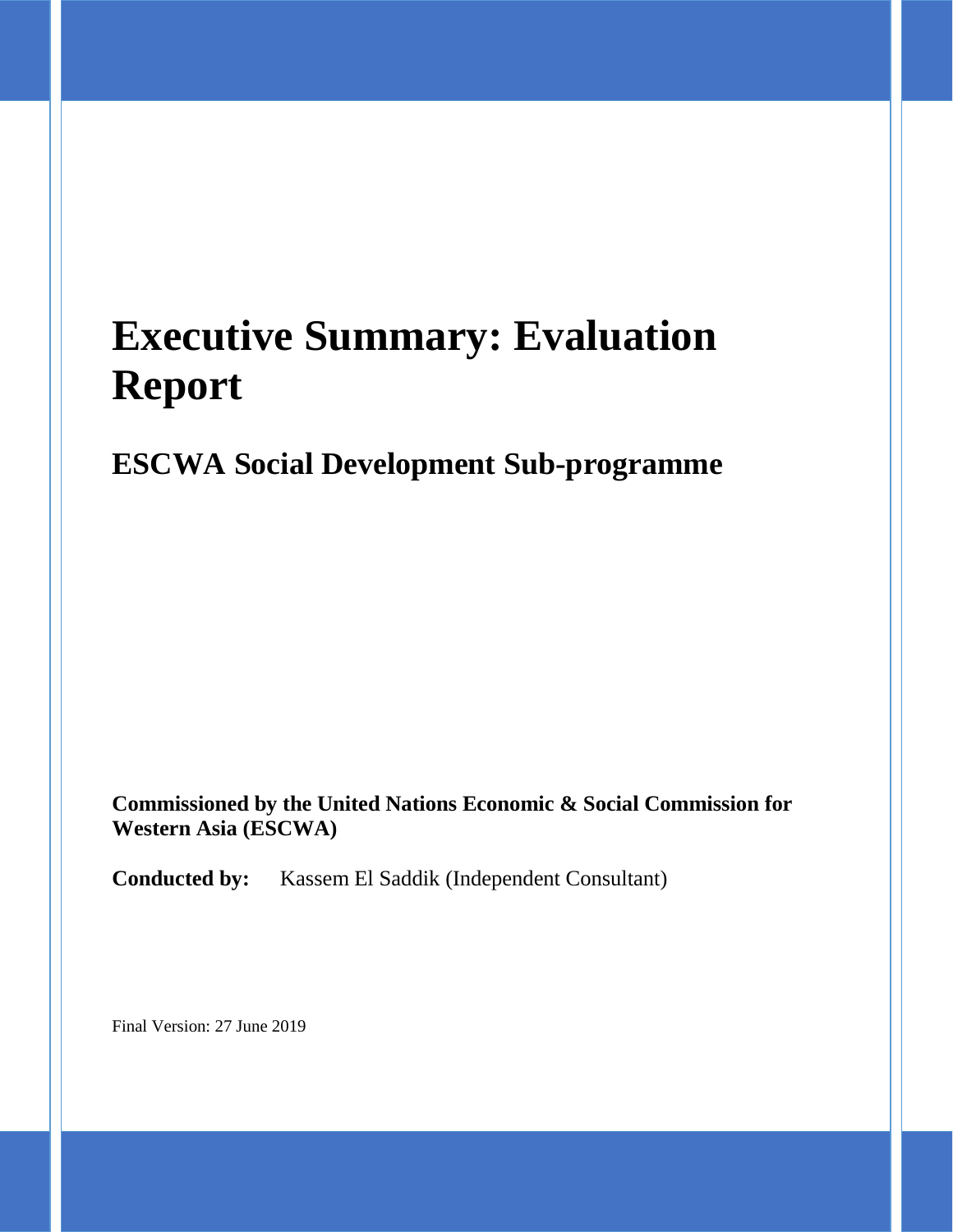#### **Executive Summary**

The Social Development Sub-Programme of ESCWA was subject to an extensive evaluation covering the period from January 2014 to December 2018. The evaluation was commissioned to an independent evaluation expert, Kassem El Saddik, who designed a utilization-focused evaluation designed to capture the complex scope and processes of the Sub-programmes that aims at influencing social development and population policies in a politically sensitive context.

To that end, the evaluation re-constructed the Sub-programme's Theory of Change (ToC) and relied on a mixed data collection approach based on the four evaluation criteria set in the evaluation's Terms of References, namely: relevance, effectiveness, sustainability and impact. Each criterion was further elaborated to provide a comprehensive and nuanced analysis, while considering the Sub-programme's responsiveness to human rights and gender considerations. Given the nature and scope of the sub-programme that aims at influencing policy change (to ensure right-based, inclusive, equitable and participatory social development) in a policy dynamic context that is shaped by various external determinants, the evaluation was designed to (a) question the underlying assumptions/ logic of the sub-programme, (b) provide an impartial assessment of the usefulness, effectiveness, quality of the different SDD outputs and (c) examine the extent to which these outputs were conducive to induce the expected changes in skills, knowledge and capacities of the government officials and other partners.

The evaluator followed a rigorous methodology which included (a) an extensive document review, including reports, agreements, projects and policy papers; (b) series of interviews with 93 stakeholders (representing 11 member States, 5 partners, 5 experts and 23 ESCWA staff); direct observation of regional SDD events; one case study of DA project (*Strengthened National Capacities for Integrated, Sustainable and Inclusive Population and Development Policies in the Arab Region*) ; and an e-survey with a 10% response rate.

**Relevance**: The Social Development Sub-programme relevance in addressing the regional needs on the social inclusion, protection, justice and population issues proves to be "Satisfactory" over the last five years. It is aligned with global and regional mandates and declarations, and its Strategic Framework clearly illustrates a shift of focus toward the sustainable development agenda while maintaining to key principles of inclusiveness, equity and participation. The Sub-programme has successfully delivered on all these functions. It has produced 112 knowledge products and responded to 41 requests for technical support, in addition to executing 7 DA projects. However, the Sub-programme lacks an explicit vision and strategy aimed at influencing policy changes, hence limiting its swift adaptability to emerging priorities in a region characterized with abrupt and dramatically changing context.

**Effectiveness:** Relying on the reported Assessment of Programme Performance, the Social Development Sub-programme was found to have met (and sometimes exceeded) the set targets for the EAs over the biennia under review. However, a scrutinized examination of the Sub-programme Expected Accomplishments (EAs) showed some nuanced findings. In fact, the evaluation could not trace the contribution of SDD to advancing social and population policy issues at the national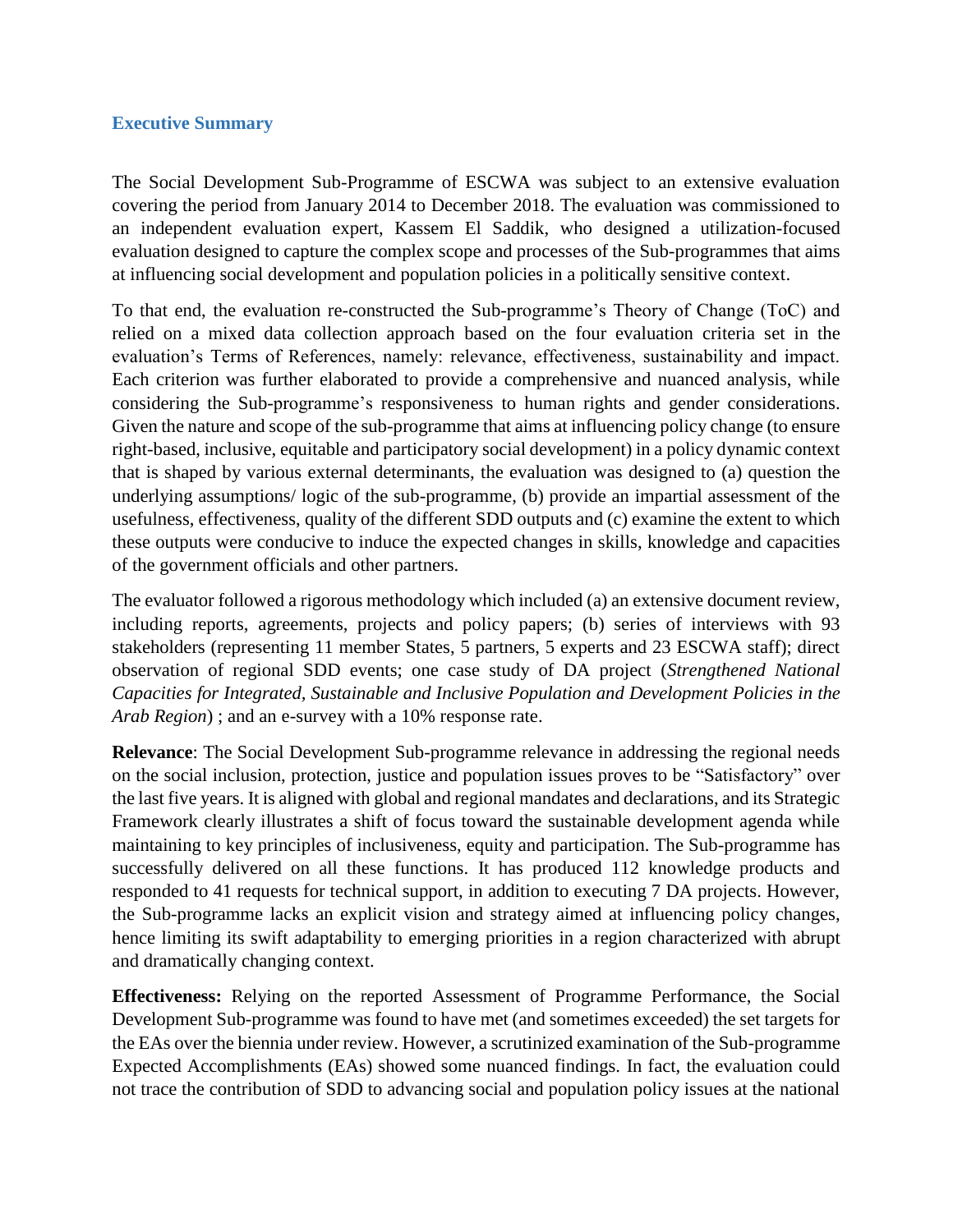and regional levels. There has been less clarity on achieving the Expected Accomplishments (EAs) and challenges in keeping track of the Expected Changes (ECs). However, the core functions of SDD have been commended for the effective implementation of the (a) high quality and useful evidence-based research and policy-oriented think tank function, (b) strategic and multistakeholder platforms for dialogue, networking and consensus building and (c) demand-driven advisory services and technical cooperation that could have magnified the Sub-programme's impact, should the partnerships been fostered.

**Efficiency:** The evaluation asserts that the Social Development Sub-programme PoW, similar to other ESCWA Divisions, is implemented with an embedded hypothesis (considered a success recipe) that presumes that the three strategic functions, emphasized in ESCWA strategy, are coherent; and if the Sub-programme implements them, results are likely to be achieved. The evaluation proves that these functions are necessary but not sufficient to efficiently and effectively trigger a policy change in the regional social agenda. Five institutional factors were identified to limit such coherence and hinder the possibility for the Sub-programme to achieve its ECs and EAs, namely: (a) the intra-divisional siloed implementation approach, (b) the weak design of the strategic frameworks over the biennia, (c) the inadequate monitoring with heavy reliance on proxy reporting, (d) the loose inter-divisional collaboration, associated with low staff morale, (e) the inadequate dissemination of knowledge products and follow up on the technical cooperation and (f) the inadequate management of the XB and DA projects.

**Impact:** The Sub-programme's efforts focus on producing knowledge, building capacities and facilitating consensus meetings, but have limited impact at the policy level, unless it coincides with a conducive political climate or "policy window".

The evaluation concluded ten areas of improvements that were discussed with the Social Development Sub-programme when presenting the findings. They were refined, clustered into and endorsed by the Sub-programme. Three recommendations were identified as "SDD Priority 1" to require immediate attention and action by the Social Development Sub-programme. Three recommendations were identified as "ESCWA Priority" and three other recommendations were identified as "SDD Priority 2".

#### • **SDD Priority 1 Recommendations**

1) **Recommendation 1: SDD** should consider developing a medium-term Strategy to guide the proposed annual programming and enhance the coherence between its three functions; it should be complemented with institutionalizing a robust M&E framework (result-based or Theory of Change approaches) that can track, collect, analyze and report on the Sub-programme's outputs and evaluate the Expected Accomplishments and Changes.